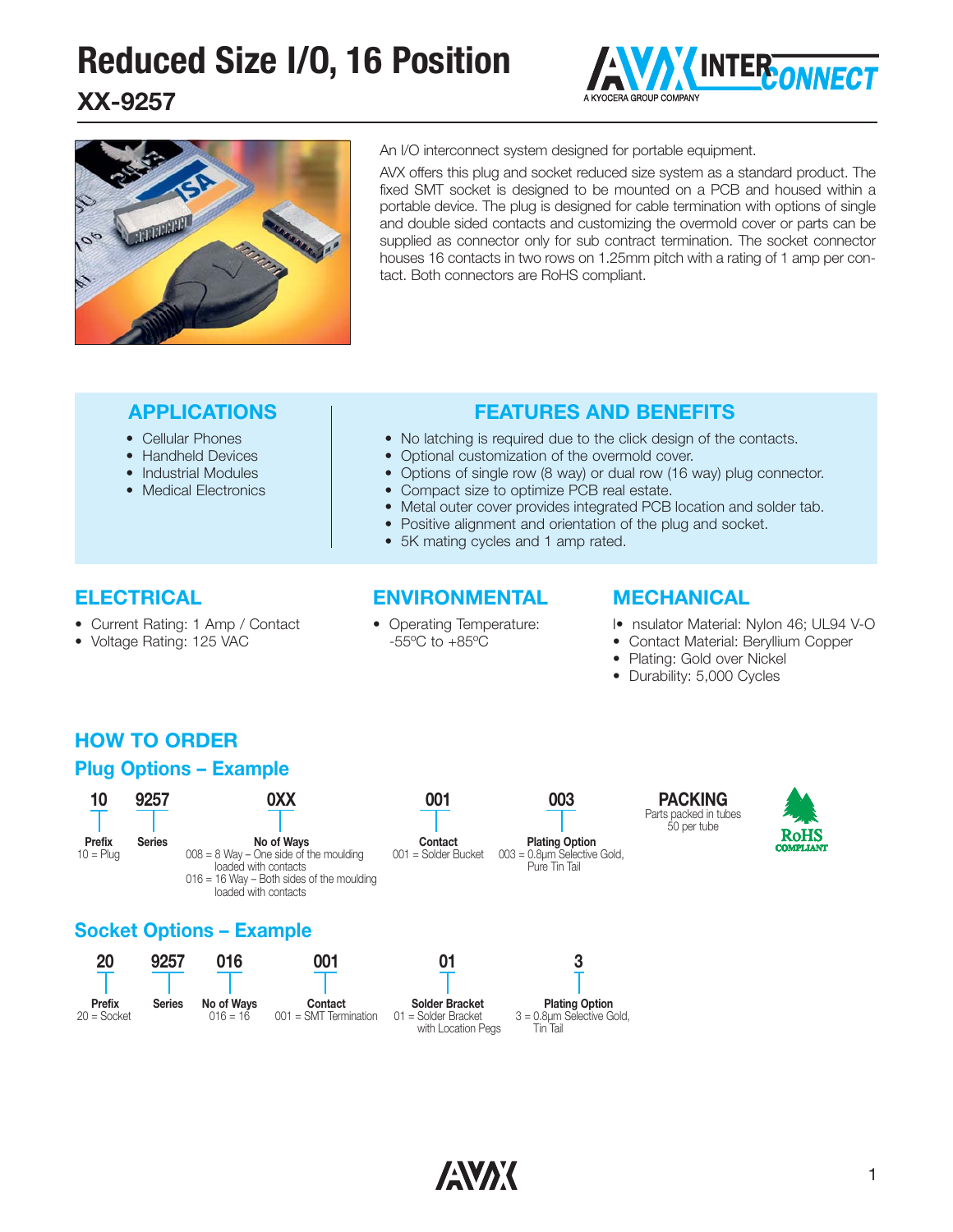### **Reduced Size I/O, 16 Position INTER ONNECT XX-9257**



#### **SINGLE SIDED 8 WAY I/O PLUG CONNECTOR**









#### **50 PARTS PER TUBE**



NOTES:

- 1. ALL DIMENSIONS ARE FOR REFERENCE ONLY UNLESS TOLERANCED.
- 2. FOR FULL PRODUCT SPECIFICATION REFER TO ELCO SPECIFICATION 201-01-089.
- 3. POSITIONS 2, 4, 6 ... 16 USED, POSITION 1, 3, 5 ... UNUSED.

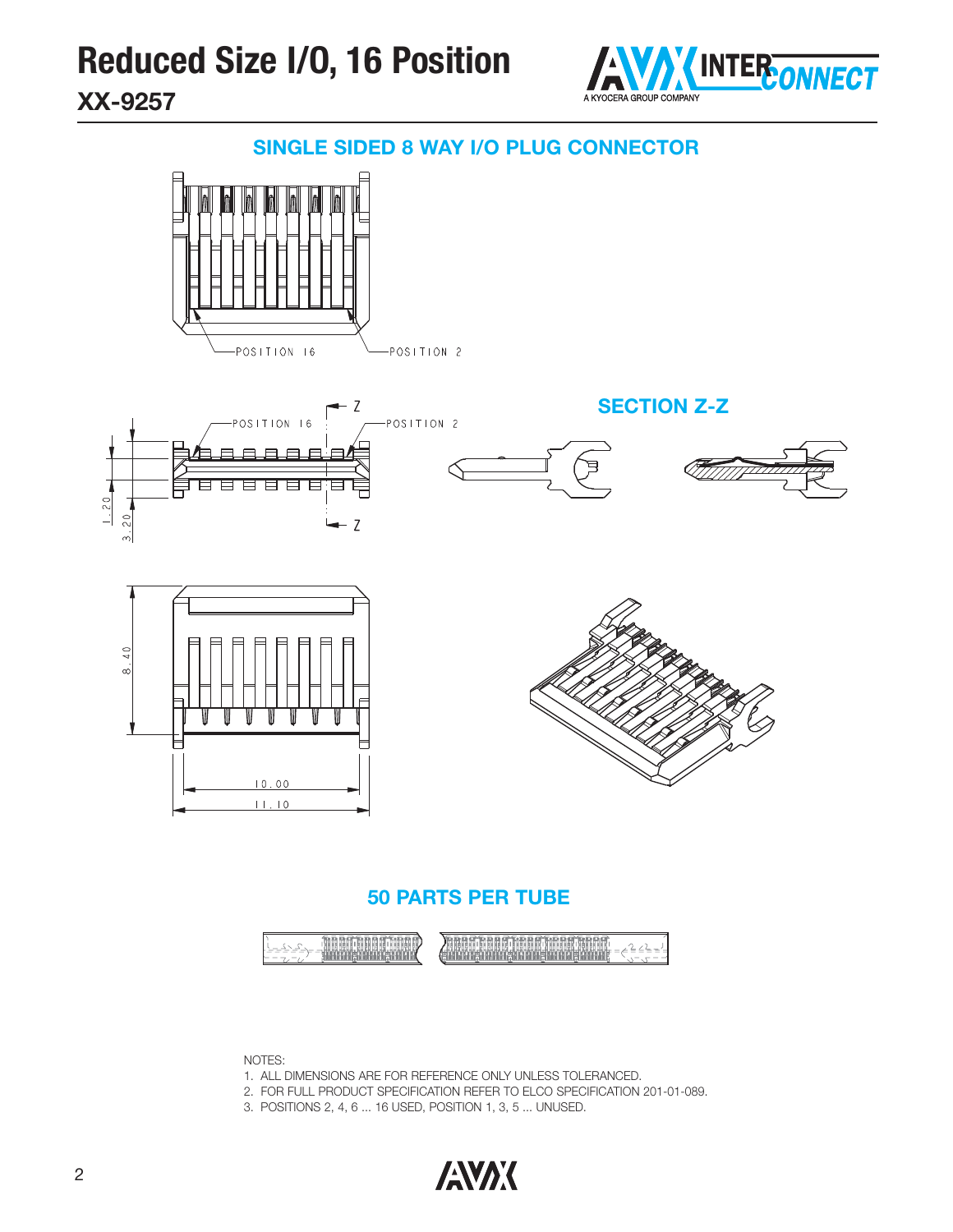

#### **DOUBLE SIDED 16 WAY I/0 PLUG CONNECTOR**



#### **50 PARTS PER TUBE**

| The state of<br><br>'naangana'<br>'anananan<br><b>POSAPOOS</b><br>כחסת חד<br>79. PM | ---<br>.<br>.<br>. .<br>המחתמת תיממת מממי<br>asann an n<br>-sammas<br>នគនាគន<br>nnna<br>Aun<br><b>FLS2F</b><br>45, 269<br>6. የአባሪ የአባሪ የተመለከተው የአባሪ የሚያስት አይነት የሚያስት በተመለከተው የሚያስት የሚያስት የሚያስት የሚያስት የሚያስት የሚያስት የሚያስት የሚያስት የሚያስት የሚያስት |  |
|-------------------------------------------------------------------------------------|------------------------------------------------------------------------------------------------------------------------------------------------------------------------------------------------------------------------------------------|--|
|-------------------------------------------------------------------------------------|------------------------------------------------------------------------------------------------------------------------------------------------------------------------------------------------------------------------------------------|--|

NOTES:

- 1. ALL DIMENSIONS ARE FOR REFERENCE ONLY UNLESS TOLERANCED.
- 2. FOR FULL PRODUCT SPECIFICATION REFER TO ELCO SPECIFICATION 201-01-089.
- 3. POSITIONS 2, 4, 6 ... 16 USED, POSITION 1, 3, 5 ... UNUSED.

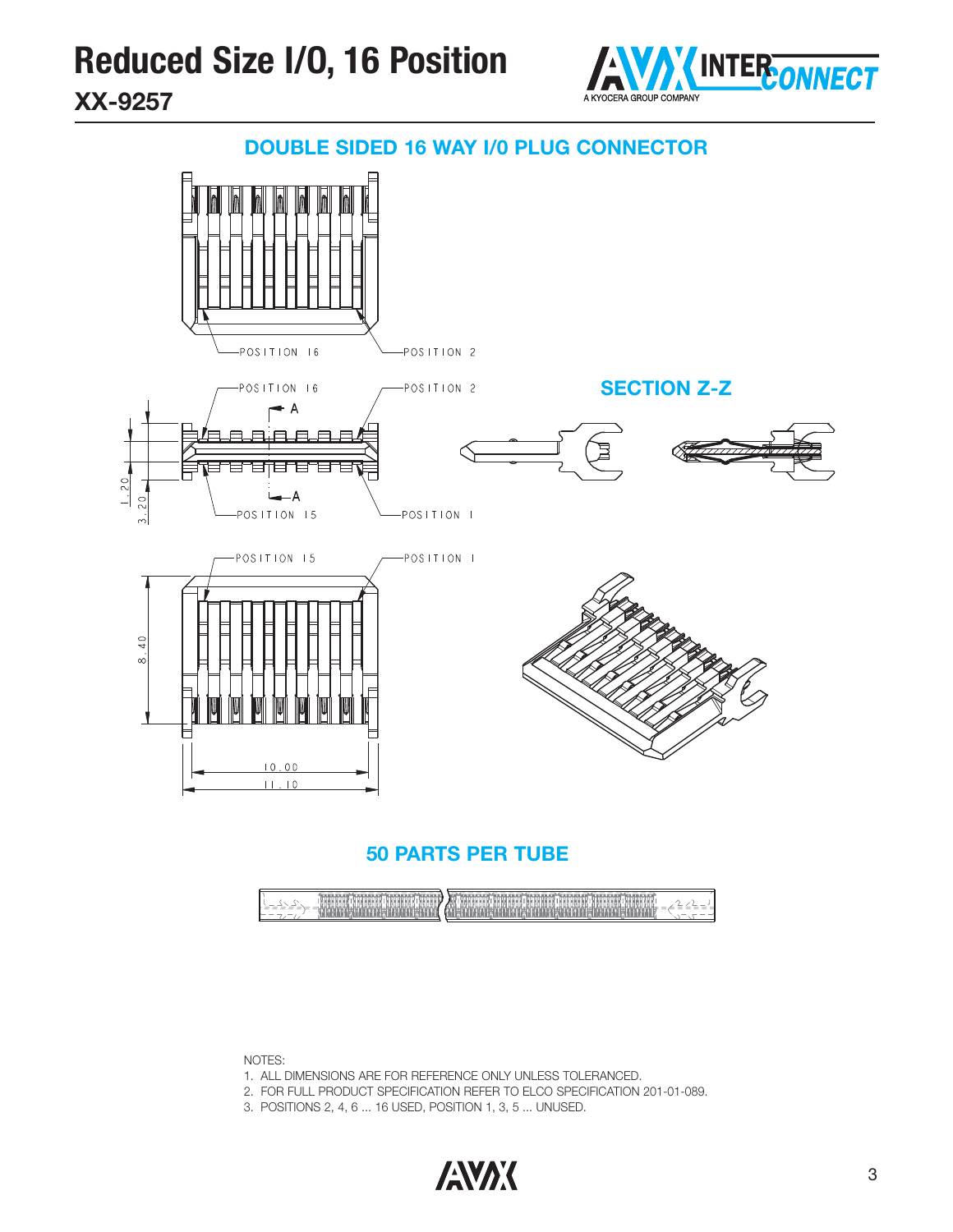



**ANAK**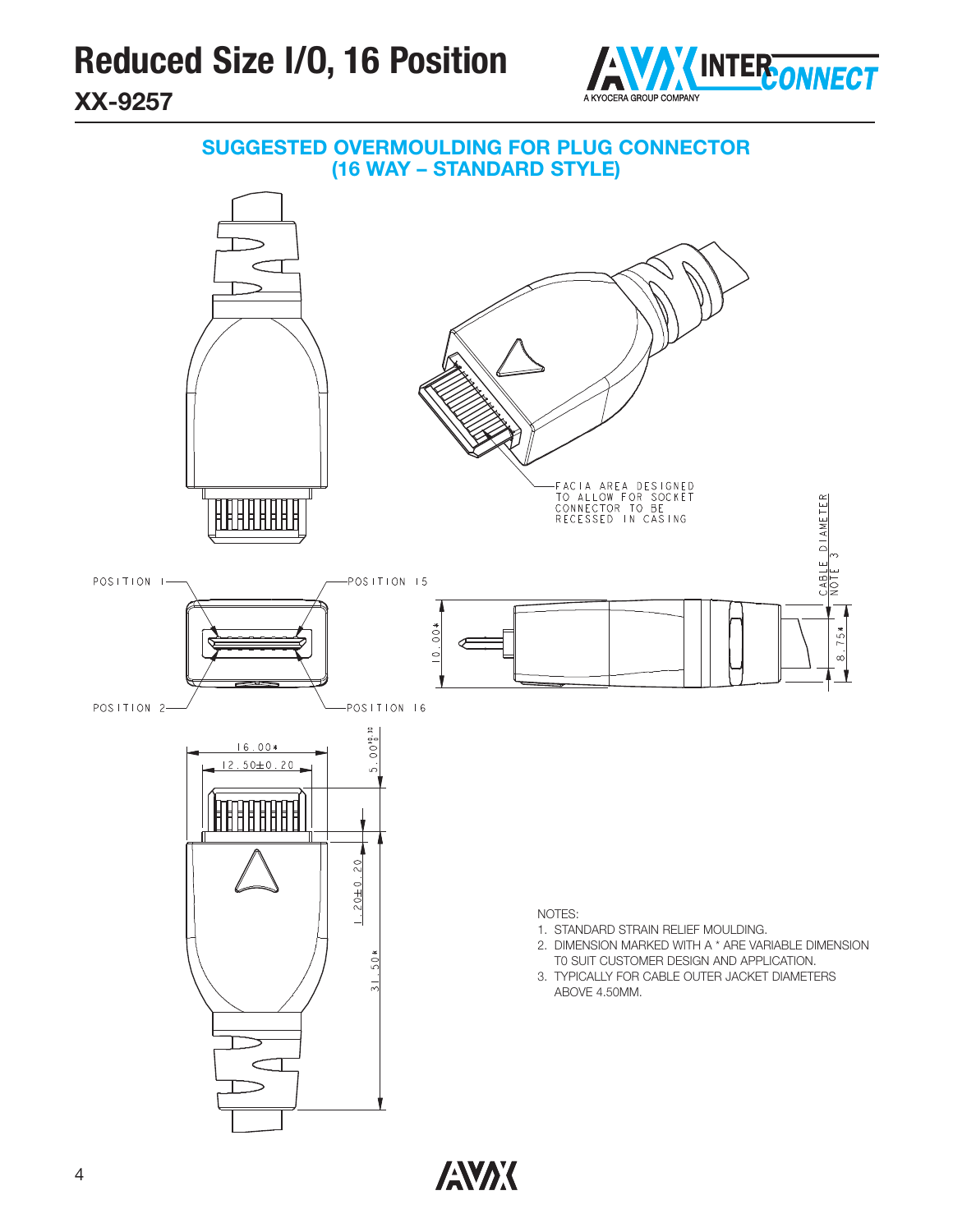

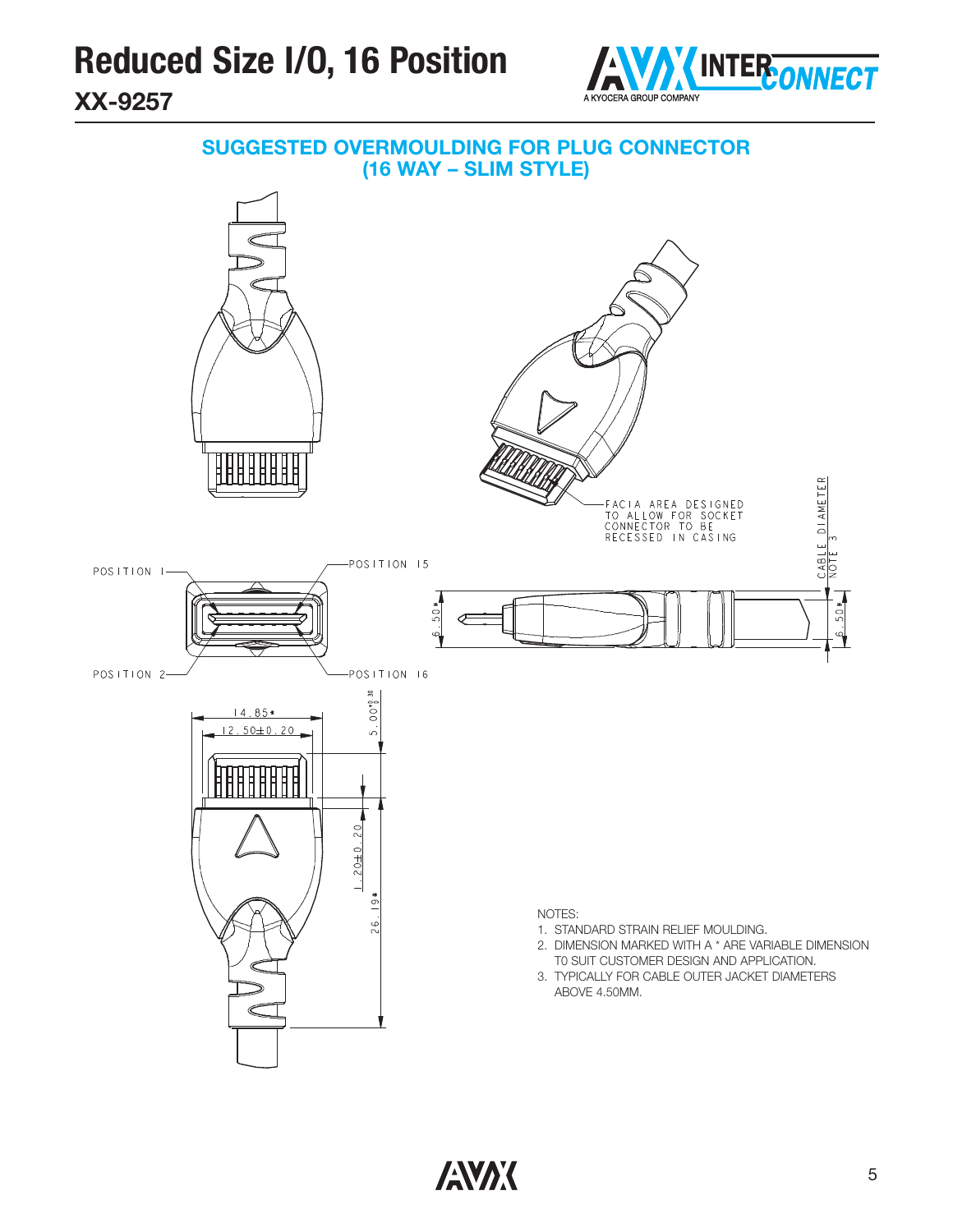



NOTES:

- 1. PROPOSAL FOR 16 WAY I/O SOCKET.
- 2. FOR FULL PRODUCT SPECIFICATION REFER TO ELECO SPEC 201-01-089.
- 3. GENERAL TOLERANCE ±0.20MM UNLESS OTHERWISE STATED.
- 4. SMT FEET WITHIN ±0.10MM COPLINARITY.